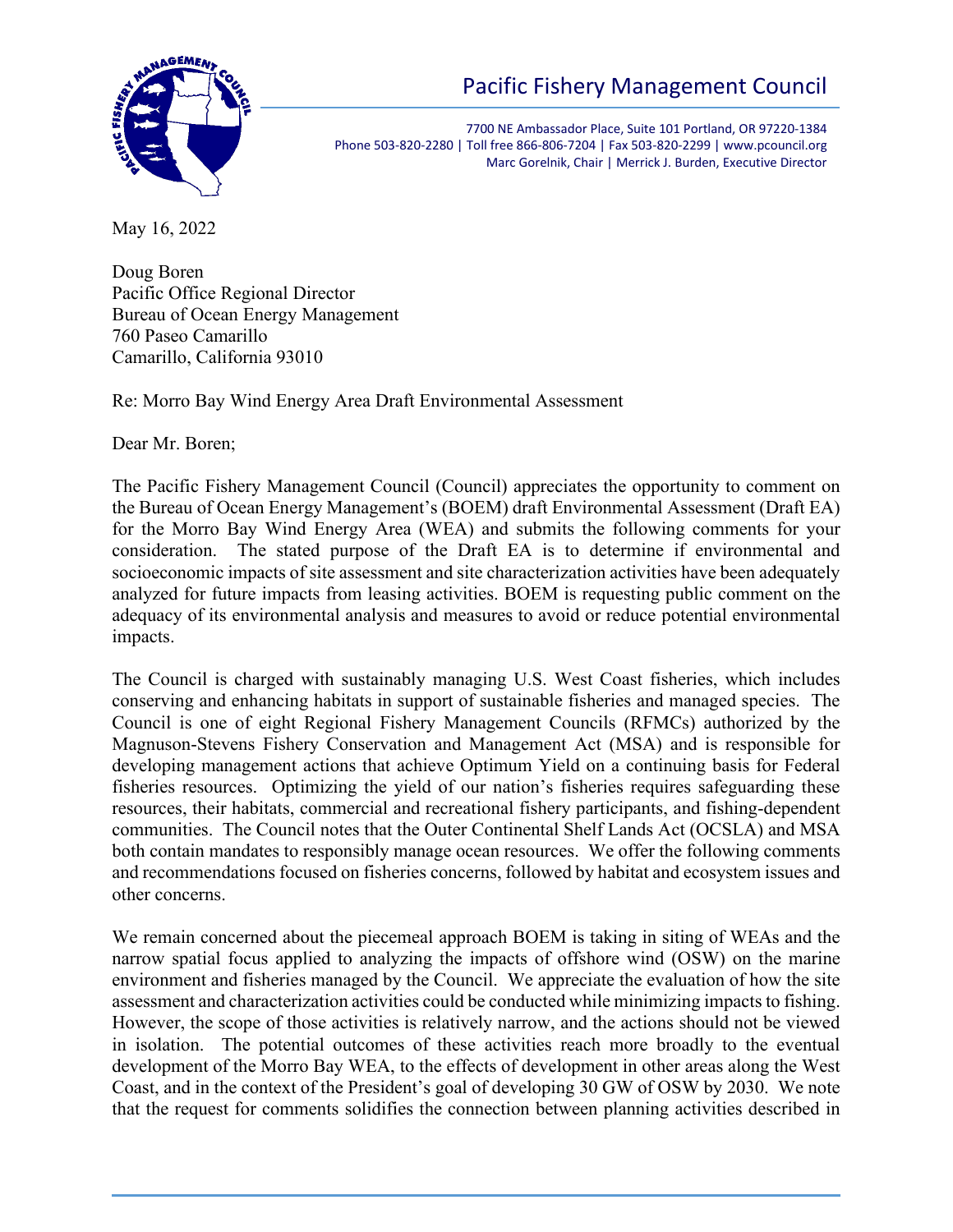this Draft EA, and construction/operations activities, which will depend on the information contained in the Final EA: "[S]ite characterization activities include shallow hazards assessments, and geological, geotechnical, archaeological, and biological surveys..." (Draft EA Section 3.10.2.1). The Council recognizes that BOEM's mandate includes the leasing of areas for OSW development and appreciates the challenge of carrying it out in a manner that provides for the requirements of 43 USC  $\S 1337(p)(4)$  (which describes requirements for issuing leases for activities on the Outer Continental Shelf), including preventing interference with other reasonable ocean uses. We are grateful for the continued engagement with the Council and its Advisory Bodies and for the continued explanations of the agency's decision-making process. However, we remain concerned that some of the most important decisions have been made without a sufficient understanding of related future impacts, including how different areas in the broader Morro Bay area (i.e., outside the Morro Bay WEA) would compare in terms of their consequences to habitat and fisheries. The Council intends to remain engaged in this process and make comments in the future on fisheries, habitat, ecosystem, and research concerns broader than site assessment and site characterization, as those comment opportunities arise.

# **Fisheries Specific Comments**

On January 11, 2022, the Council submitted a comment letter on the scope of the Environmental Assessment (EA) under the National Environmental Policy Act (NEPA) for future commercial wind lease issuance on the Pacific Outer Continental Shelf (OCS) off the coast of Morro Bay, California. A copy of that letter is attached and hereby incorporated by reference [\(https://www.pcouncil.org/documents/2022/01/january-2022-letter-to-boem-on-morro-bay-wind](https://www.pcouncil.org/documents/2022/01/january-2022-letter-to-boem-on-morro-bay-wind-energy-area.pdf/)[energy-area.pdf/\)](https://www.pcouncil.org/documents/2022/01/january-2022-letter-to-boem-on-morro-bay-wind-energy-area.pdf/). Based on our review of the Draft EA, it appears that information related to fisheries contained in that letter has not been addressed. Specifically, the following:

- While BOEM lacks the authority to prohibit fishing within developed wind energy areas, the United States Coast Guard (USCG) does have the authority to establish safety zones in and around OSW installations. In the scope of their EA, BOEM **should** include analysis of potential impacts to fishing access and transit resulting from exclusion from all or part of the WEA. We note that other factors may also exclude fishing vessels from wind energy installations. For example, insurance companies may exclude coverage for fishing vessels within wind farms because of impacts to vessel radar systems<sup>[1](#page-1-0)</sup> and other risk factors associated with large scale wind energy installations.
- BOEM incorrectly states that "[r]ecreational fishing is not expected to be negatively affected by OSW development in the Call Area because recreational fishers rarely fish in areas where water is deeper than 200 meters." This statement **should** be corrected for the Final EA. Recreational fisheries for highly migratory species, such as tuna and billfish, take place in waters deeper than 200 meters and recreational fishermen and women out of Morro Bay have historic reliance on albacore tuna and more recently, bluefin tuna. This means that the recreational fishery for highly migratory species will likely be negatively impacted. These impacts will be felt by charter boat owners and operators, sportfishing landings, live bait providers, fuel docks, and local hotels and restaurants. We note that the

<span id="page-1-0"></span><sup>1</sup> [https://www.boem.gov/sites/default/files/documents/environment/Radar-Interferance-Atlantic-Offshore-](https://www.boem.gov/sites/default/files/documents/environment/Radar-Interferance-Atlantic-Offshore-Wind_0.pdf)Wind 0.pdf. And a recent study from the National Academies Press Wind Turbine Generator Impacts to Marine [Vessel Radar |The National Academies Press](https://nap.nationalacademies.org/catalog/26430/wind-turbine-generator-impacts-to-marine-vessel-radar)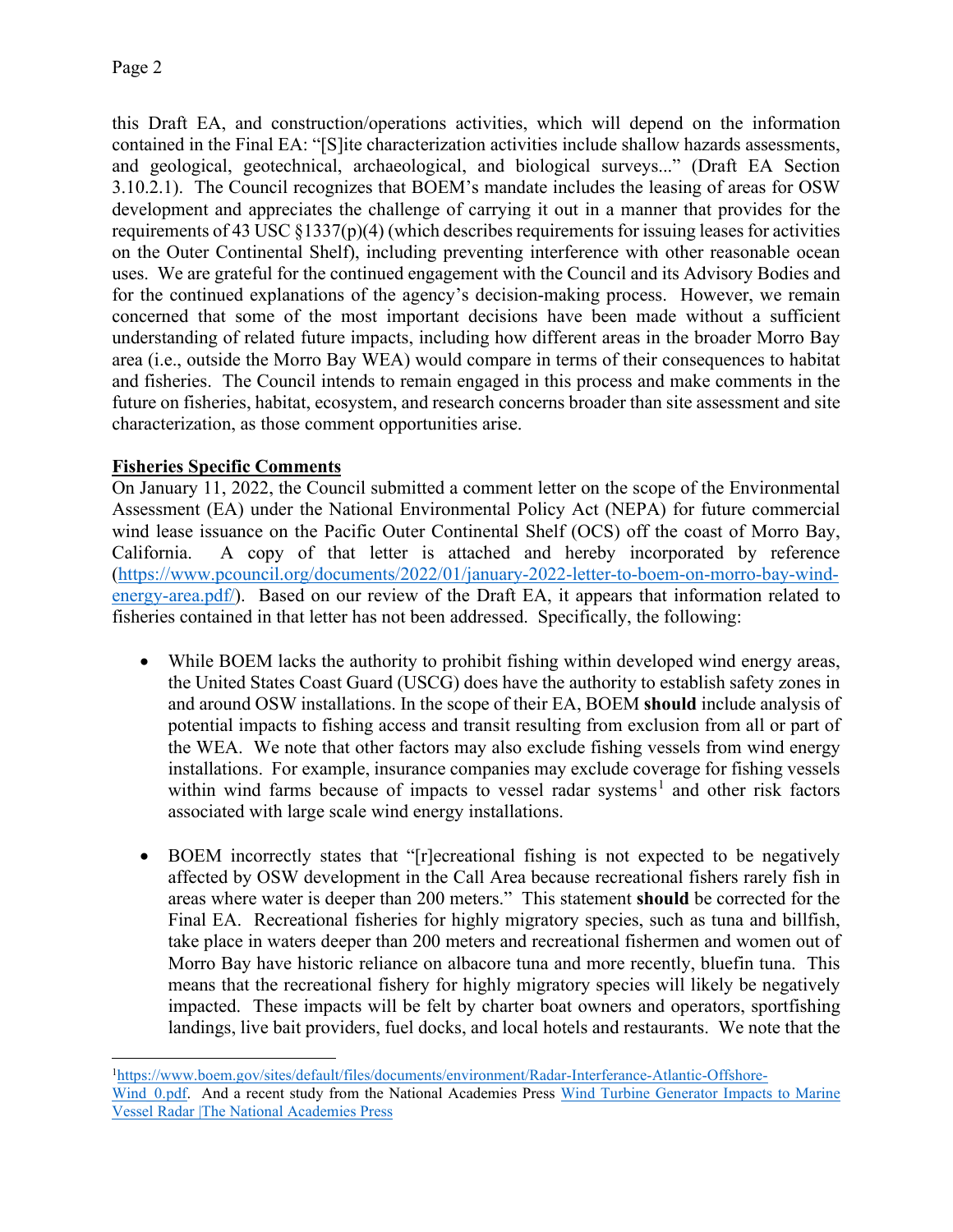document cited by BOEM, in footnote 32, to support its assertion that recreational fishing is rare in areas where water is deeper than 200 meters clearly states, on page 1733, "recreational fisheries are not considered in this analysis.<sup>[2](#page-2-0)</sup>"

- BOEM states that "currently no available information indicates unique fishing grounds within the Call Area that are either marginal or notably valuable." We disagree with this assertion and **recommend** that BOEM review available data and anecdotal information that would more accurately inform whether and which fishing grounds are valuable to fishermen utilizing the area(s). For example, it could be that potentially impacted fishing grounds are extremely valuable to Morro Bay or Port San Luis harvesters.
- Providing ex-vessel revenues is useful in determining the potential economic loss to commercial harvesters but fails to capture the true economic impact. Members of the dependent fishing community – buyers and processors, fuel docks, marine mechanics, restaurants, etc. could all be negatively impacted. As part of the planning and site characterization evaluation, potential impacts to commercial and recreational fisheries as well as associated industries should be evaluated, using economic input-output models or other methods that reflect the total contribution of fishing to the state/local/regional economy. In addition, it should be recognized that some fisheries, like the groundfish bottom trawl sector, have room for growth; and others, highly migratory species for example, may experience range shifts due to climate change. Wind energy development could lower the potential for growth and expansion, or affect where it occurs.
- On Page 59, the Draft EA states, "Fisheries effort and economic productivity reflect biological productivity and is highest in shallower waters near the coast, generally declining as depth increases." We agree that the likelihood of conflict with fisheries is generally lower further from shore and for this reason continue to support looking beyond the 1,300-meter contour for areas with lower conflict. However, the shelf break and continental slope are also highly productive areas for many species. We note the April 29, 2022 Call for Information and Nominations-Commercial Leasing for Wind Power Development on the Central Atlantic Outer Continental Shelf (OCS) includes two Call Areas (E and F) which extend to depths between 2,500 and 2,600 meters<sup>[3](#page-2-1)</sup>.
- As we noted in our January 11 letter, fisheries economic productivity is the result of many different factors that extend beyond biological productivity, such as market prices and other factors. When these other considerations are taken into account, areas near the shelf break and in the deep ocean become highly valuable in an economic sense. For example, important groundfish species such as sablefish are found along the outer shelf and slope, while highly migratory species have no economic productivity in shallower waters near the coast but are very valuable.

<span id="page-2-0"></span><sup>2</sup> Miller, Rebecca & Field, John & Santora, Jarrod & Monk, Melissa & Kosaka, Rosemary & Thomson, Cynthia. (2017). Spatial valuation of California marine fisheries as an ecosystem service. Canadian Journal of Fisheries and Aquatic Sciences. 74. 10.1139/cjfas-2016-0228.

<span id="page-2-1"></span><sup>&</sup>lt;sup>3</sup> Federal Register :: Call for Information and Nominations-Commercial Leasing for Wind Power Development on the [Central Atlantic Outer Continental Shelf \(OCS\)](https://www.federalregister.gov/documents/2022/04/29/2022-09036/call-for-information-and-nominations-commercial-leasing-for-wind-power-development-on-the-central#:%7E:text=This%20Call%20for%20Information%20and%20Nominations%20serves%20two,second%20is%20to%20help%20BOEM%20determine%20competitive%20interest.)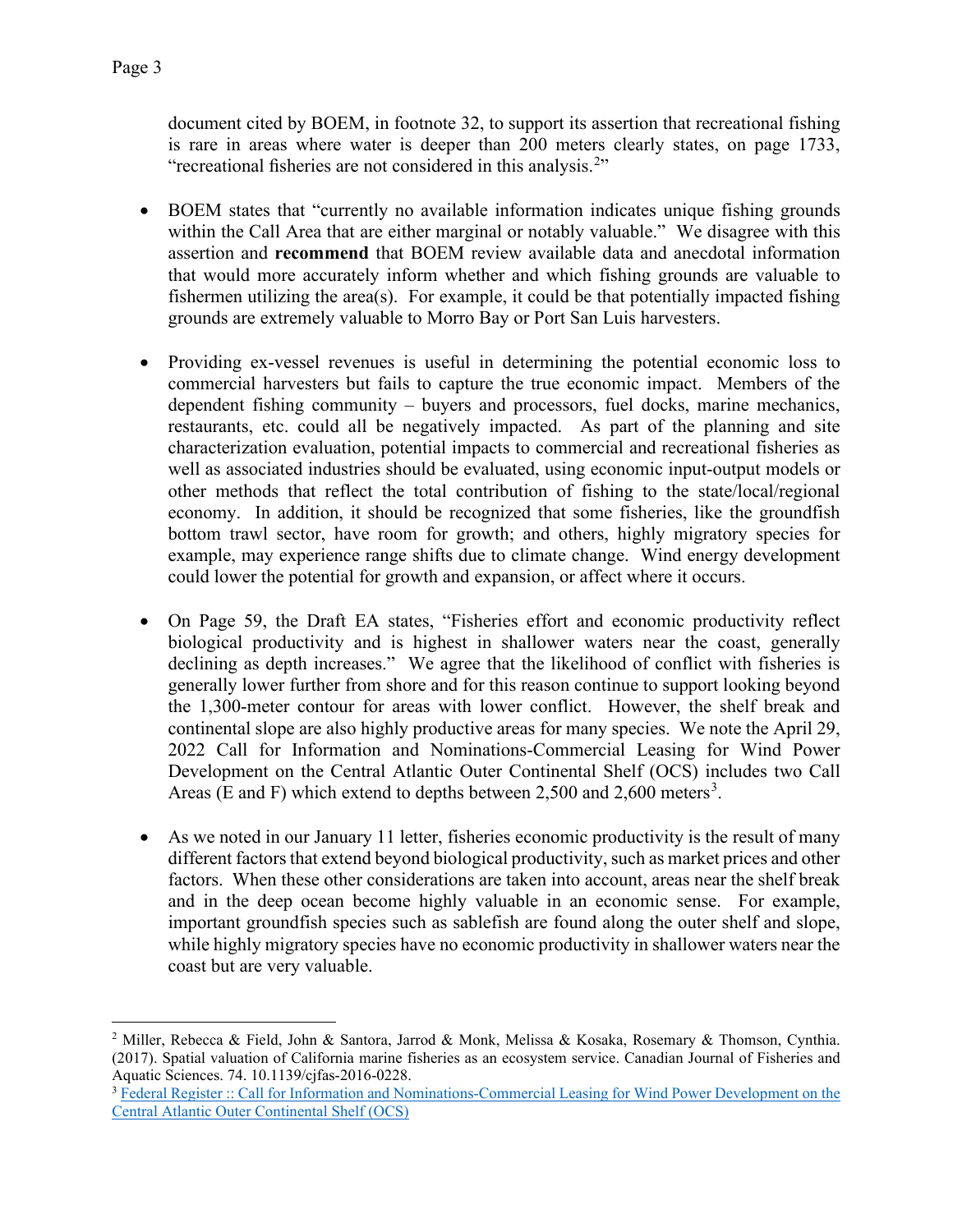• In addition, the place of catch and place of landing/delivery are often different in many fisheries. Cursory examination of ex-vessel landings and value to nearby ports do not show the true value of mobile fishing operations that use this area (or deeper) but deliver to *other* ports. For example, vessels from ports in Oregon fish for sablefish within the Morro Bay WEA. This needs to be considered with respect to the Morro Bay WEA.

The Draft EA states that survey vessels for renewable energy projects will have a shore base in Morro Bay. There is limited harbor space, dockage, and land-based facilities available in Morro Bay. It is reasonably foreseeable that infrastructure supporting the seafood industry may be compromised or inaccessible when needed. The Draft EA acknowledges that "marine vessels mobilizing and transiting from ports to the WEA may reduce efficiency of fishing operations due to time delays associated with congestion or avoidance" but then determines those impacts are minor and temporary. We disagree as many fishing operations are time sensitive and getting product off the vessel and delivered to a processor in a timely manner directly affects the quality of that product and could impact the price paid to the fisherman.

Section 3.7 purports to analyze commercial fishing in and around the Morro Bay WEA. However, the data provided in Table 3-9 seems to focus on the area in and around the Humboldt WEA and doesn't provide any data related to commercial fisheries near the Morro Bay WEA. We note, between 2010 and 2019, an average of a little more than five million pounds of seafood were landed into Morro Bay Port Complex, with ex-vessel revenues averaging \$8.75 million dollars. It bears noting, ex-vessel revenues are dollars paid to local harvesters and does NOT include the downstream economic benefits nor the contributions of the local fishermen and women to local, state, and national food security. Any economic analyses should be conducted by an economist applying vetted and transparent methods, models, and metrics.

While this may represent four percent of the average annual value statewide and it may be true that the Morro Bay Port Complex "ranked last in ex-vessel landings value among the nine port complexes," the fishermen and women who call the Morro Bay Port Complex home are wholly reliant on those revenues for their livelihoods. The coastal communities of Morro Bay and Port San Luis/Avila derive significant economic and societal benefits from the fishing industry that has operated in the area for years.

Section 3.7 lists gears and methods that fishermen and women use offshore of California. One important gear type (Drift Gillnet fishery) is not listed, and should be included in the Final EA. This fishery has historic use and dependence on the area in and around the Morro Bay WEA, yet is not mentioned in the Draft EA. It bears noting the Pacific Leatherback Conservation Area, which is closed to Drift Gillnet fishery participants during productive times of the fishing season, is located just above the Morro Bay WEA. Given how the Drift Gillnet fishery operates, installation of buoys for site assessment and characterization will make those areas inaccessible to the fishery.

The Draft EA places great importance on data provided by vessel monitoring system (VMS) and California Department of Fish and Wildlife (CDFW) landing receipts/fish tickets. The Council reminds BOEM that not all fisheries that operate in the area are required to use VMS. CDFW fish tickets require catch to be recorded by Department origin block number. The blocks encompassing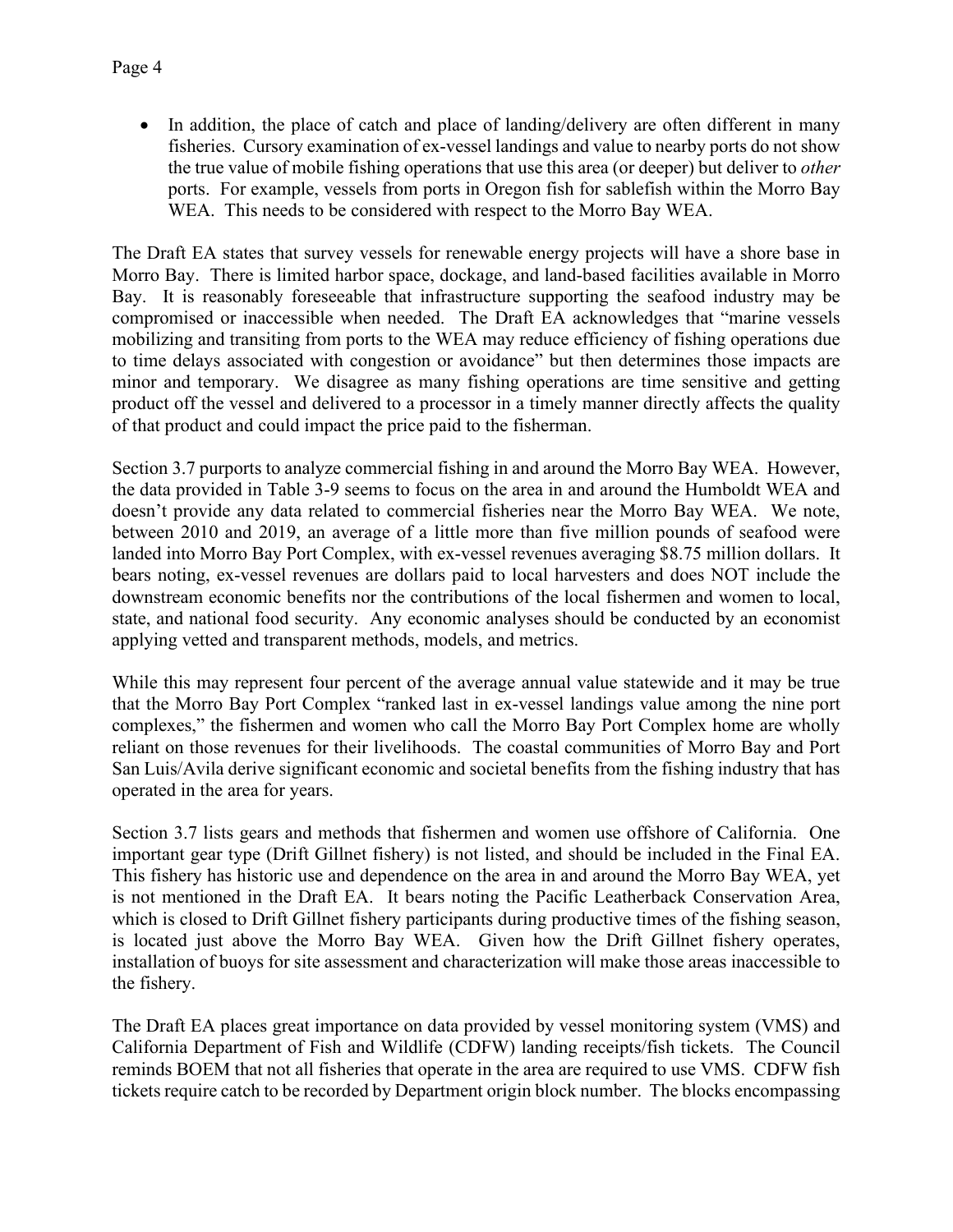the Morro Bay WEA represent, at a minimum, 10nm x 10nm areas<sup>[4](#page-4-0)</sup>. Knowing that fish were harvested within a 100 square nautical mile area should not be characterized as "spatially explicit information" upon which impacts can be judged. We agree that bottom trawling for groundfish shows the most current activity; however, other fisheries will be affected. For example, the albacore fishery has historically used the area. To fully understand the data that BOEM uses, direct discussions with experienced members of the fishing community are needed. In addition, the Draft EA should reference the National Oceanic and Atmospheric Administration (NOAA) Northwest Fisheries Science Center's Fishery Resource Analysis and Monitoring (FRAM) Data Warehouse fishing effort data. The FRAM data is the most recent and comprehensive (i.e., best available information) on the spatial distribution of fishing effort and yet the Draft EA shows the distribution of effort using CDFW block data from 1931-2005. The best available information on fishing effort distribution should be included in the Final EA to inform site assessment/characterization activities.

# **Habitat-Specific Comments**

# **Essential Fish Habitat and Council authorities**

The MSA authorizes the Council to identify, conserve, and enhance essential fish habitat (EFH) for species managed under the Council's fishery management plans (FMPs). The MSA defines EFH as "those waters and substrate necessary to fish for spawning, breeding, feeding, or growth to maturity." The MSA includes additional provisions to designate Habitat Areas of Particular Concern (HAPC) for habitats of ecological significance, sensitivity, vulnerability to degradation, or rare occurrence. The Council has identified EFH throughout the Pacific Coast region for species managed under each of its FMPs and has designated HAPC for groundfish (rocky reefs, estuaries, canopy kelp, seagrasses, offshore banks, seamounts, canyons, and areas of interest) and salmon (estuaries, marine and estuarine submerged aquatic vegetation, and other habitat features). The Council has also designated Essential Fish Habitat Conservation Areas (EFHCAs) for groundfish species in its Groundfish FMP, which are spatially discrete areas closed bottom trawl fishing and/or all bottom contact fishing, to protect fragile habitats from the effects of some types of bottom fishing.

The MSA further authorizes the Council to comment on any Federal or state activity that may affect the habitat, including EFH, of a marine or anadromous fishery resource under its authority. Adverse effects on EFH may result from actions occurring within EFH or outside of it and may include site-specific or EFH-wide impacts, including individual, cumulative, or synergistic consequences of actions.

# **Habitat, Fish, and the Marine Environment**

The Council finds that the Draft EA lacks sufficient detail on the affected environment and analysis of impacts of future leasing activities, particularly as it relates to seafloor mapping, benthic habitats, and associated species. We realize that the scope of the Draft EA is limited to the issuance of leases within the WEA and does not evaluate potential impacts from construction and operation of commercial wind farms. Nonetheless, because the Morro Bay WEA overlaps substantially with the Big Sur Coast/Por San Luis EFHCA, the likelihood of significant impacts to habitat resources is elevated.

<span id="page-4-0"></span><sup>4</sup> [CENTRAL\\_USERGUIDE \(ca.gov\)](https://nrm.dfg.ca.gov/FileHandler.ashx?DocumentID=144496&inline)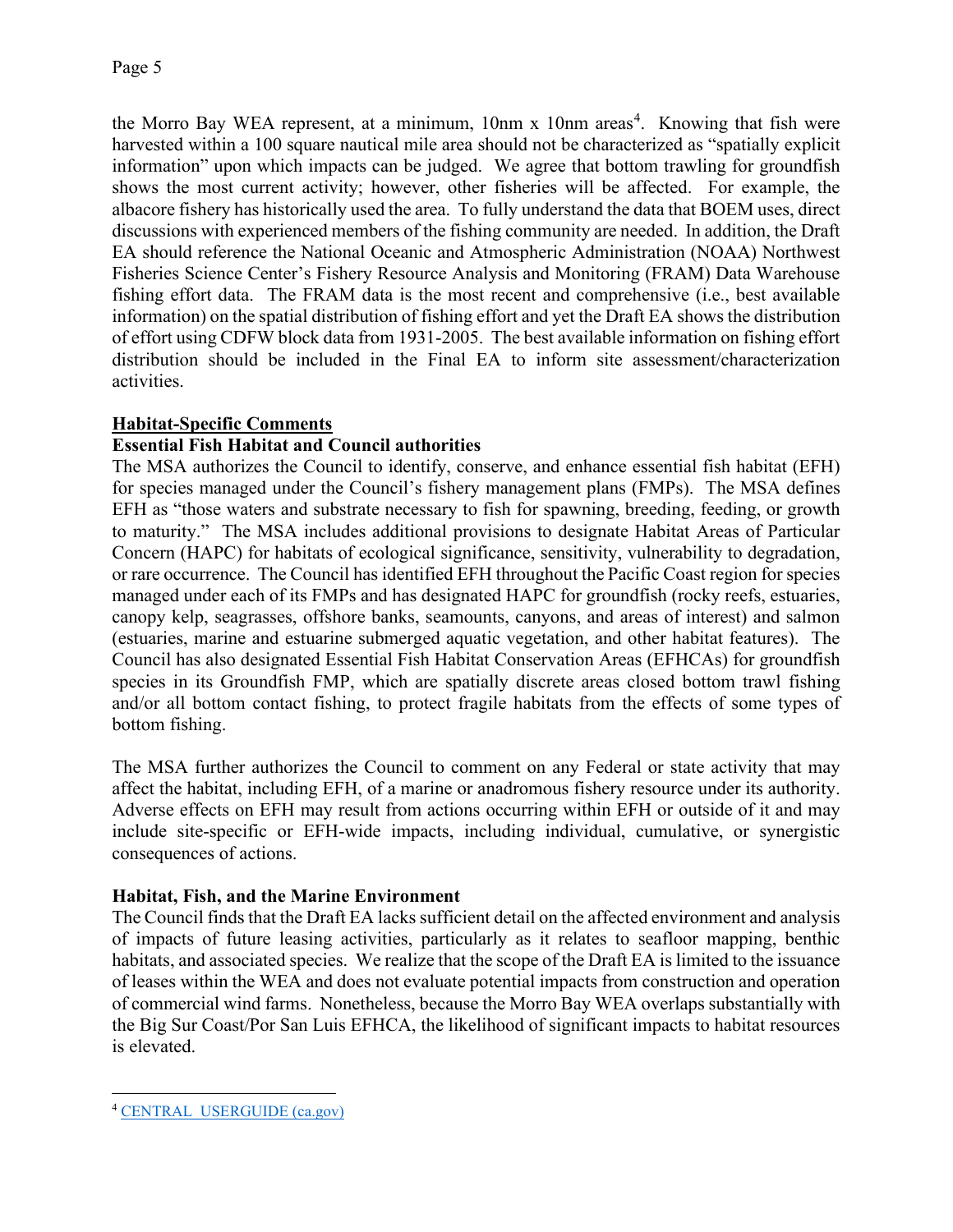Because of the prevalence of important habitat features in the Morro Bay WEA, the Council **recommends** that BOEM require lessees to conduct detailed seafloor mapping to identify areas with lower risk of impacts to benthic habitats. Mapping should use the Coastal and Marine Ecological Classification Standard (CMECS), or a habitat classification scheme that conforms with CMECS. Further, the Council **urges** BOEM to ensure, through appropriate permit language if necessary, that any seafloor mapping and related data collection conducted by BOEM or lessees be made publicly available. In addition, we urge BOEM to carefully evaluate the mapped habitat features of the Morro Bay WEA prior to establishing lease sale areas. In all cases, any site assessment and characterization activities should avoid disturbance of rocky reef, canyon, and biogenic habitat features.

Prior to leasing, broad-scale rapid assessment surveys are needed throughout the Morro Bay WEA and cable corridors to map and identify unique benthic habitats that have not been previously mapped (including seep communities, corals, and high-relief rock). Subsequent, fine-scale surveys are needed to precisely identify areas to avoid during site assessment/characterization activities (grab sampling, benthic sleds, drilling, borings, large buoy anchoring). The information from these surveys may identify large areas of fragile habitats within lease blocks that may warrant the exclusion of one or more lease blocks, thus the need for acquiring this information ahead of leasing.

BOEM has funded region-wide habitat suitability modeling studies of benthic macrofauna, corals, and sponges that are not reflected in the Draft EA (Henkel et al, 2020; Poti et al, 2020). These models should be used to inform survey efforts and site characterization for the Morro Bay WEA and associated cable routes. Additional fish habitat modeling information was developed as part of the Council's Groundfish EFH periodic review process and should be used to inform this phase of BOEM's process. This information is available upon request by contacting Pacific Council staff (contact information below). The Council **recommends** that BOEM include in the Final EA, habitat suitability models for benthic species as well as other relevant information from the Council's most recent Pacific Coast Groundfish EFH review.

# Specific Comments

- In Section 3.4.1.1 (page 29), a sentence at the end of the paragraph states that "*Special habitats in the region include bacterial mats, submarine canyons, and pockmark fields*." We **recommend** adding additional habitat features known to be present in the area, including biogenic habitats (e.g., corals and sponges), steep slope terrain, and rocky reef habitat.
- Appendix B section 2.3 includes a statement that "*The Council is required to achieve optimum yield [OY] for public trust marine resources and safeguarding these resources, their habitats, and the fishing communities that rely on their harvest."* We **recommend** using the phrase "marine fishery resources" instead of "public trust resources" to clarify that the Council's OY requirement pertains to fishery resources only.
- Appendix B Section 2.3, the following paragraph states that the WEA overlaps 50 percent of the Big Sur/Port San Luis EFHCA. However, it appears a much larger percentage of the WEA overlaps with the EFHCA. We **suggest** that BOEM recalculate the overlap for clarity and precision.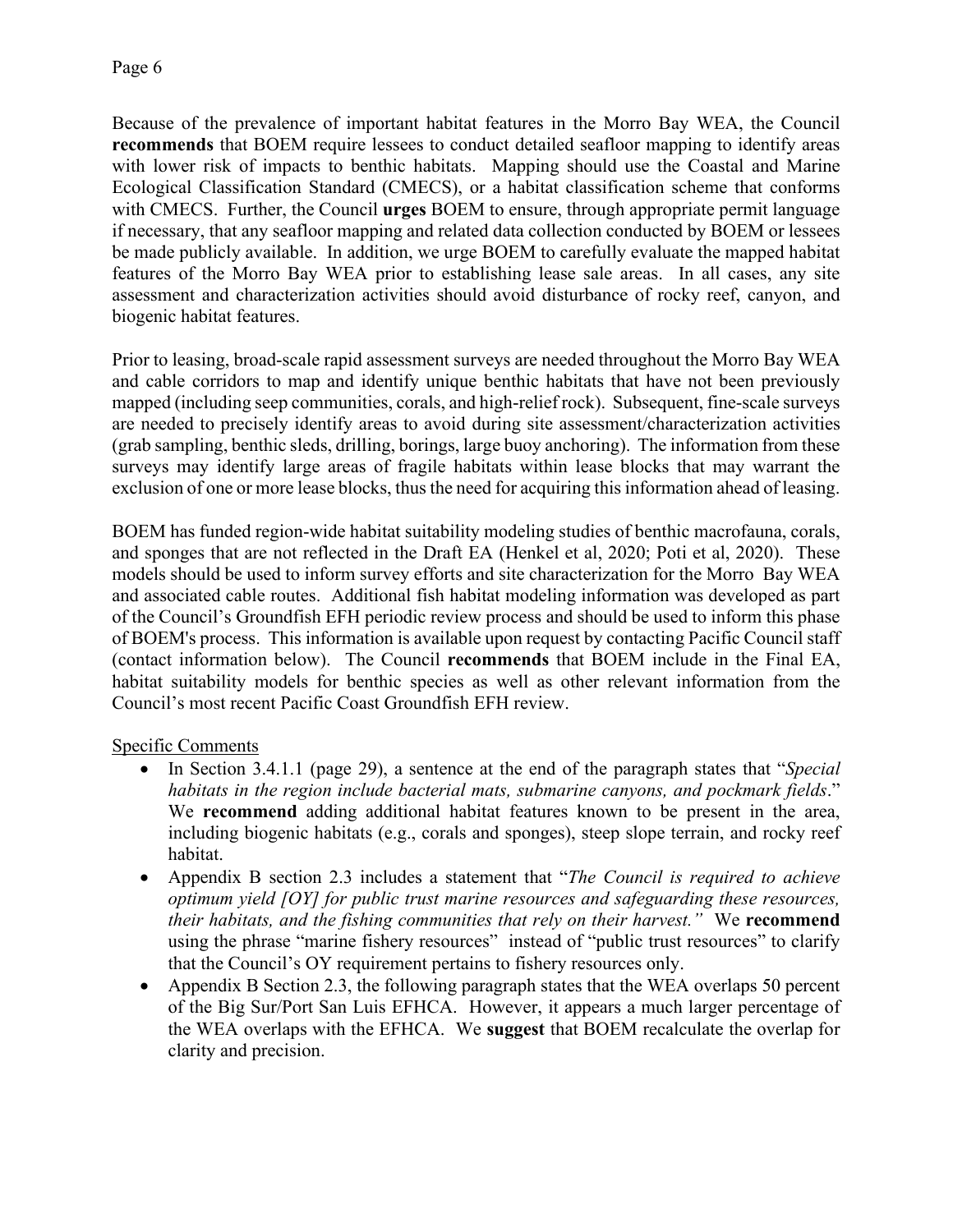# **Other Comments**

#### Cumulative Effects

The Council has significant concerns that the cumulative effects of issuing leases are not being adequately addressed. Leasing leads to development, which presumably leads to issuance of more leases and more OSW development. We recognize the barriers to conducting a coastwide cumulative effects analysis of OSW development. However, an evaluation of the cumulative effects of lease issuance should be achievable and within the scope of this EA. The Council **recommends** that the Final EA should include a cumulative effects analysis of leasing activities that will occur and include an acknowledgement that issuing leases is directly related to eventual OSW construction and development.

# Cultural and Nonmaterial Values

As part of the historic and current social value of resources in the WEA, both tribal and non-tribal fisheries provide a vitally important suite of cultural ecosystem services for those living in the area and those who are visitors. Nonmaterial values of nature and culture are more difficult to describe through metrics than economic or biophysical values,<sup>[5](#page-6-0)</sup> yet nonetheless should be described and analyzed, as required by NEPA. The draft EA does not directly address the value of these cultural and nonmaterial values and instead focuses almost exclusively economic value. We recommend that in the Final EA BOEM address these social nonmaterial values, including a special focus on how local tribes view impacts to their nonmaterial ecosystem services.

#### Section 2.2.2 – Marine Navigation

The Draft EA states the "majority of commercial vessels that traverse the Morro Bay WEA carry automated [sic] identification system (AIS) transponders." BOEM also reviewed 2011 and 2017 AIS vessel information provided by the USCG and found that more vessels traversed the Morro Bay WEA in 2017 than 2011. This makes sense as it wasn't until 2016 that commercial fishing vessels 65 feet or greater were required to have AIS. However, the vast majority of commercial fishing vessels operating in and around the WEA are under 65 feet, and thus not required to use AIS. BOEM should consider reviewing more recent AIS vessel information to accurately reflect maritime navigation and engage with the commercial fishing industry to get a better understanding of their activity, fishing or traversing, in the Morro Bay WEA.

# Section 3.7.2 – Space-use conflicts and liability

Section 3.7.2 discusses space-use conflicts between data collection buoys and vessels associated with the Proposed Action and fishing operations. The Draft EA states that "[i]f damage to a data collection buoy or its scientific instrumentation occurs because of fishing operations, the fishing vessel captain could be held financially responsible." We **recommend** BOEM specify those instances in which a vessel captain would be held responsible and limit those either intentional acts or acts involving gross negligence. We also recommend that the developers be held financially responsible for any fishing gear damaged, destroyed, or lost as a result of actions of vessels associated with the Proposed Action. Additionally, BOEM and the lessees **should** coordinate with the fishing community to ensure surveys and site assessment activities avoid conflicts with fisheries. Communication about surveying activities and engagement will enable lessees to time their surveys to avoid high-fishing times, such as season openings, and will help prevent accidents.

<span id="page-6-0"></span><sup>5</sup> Diaz et al. Assessing Nature's Contributions to People. Science. 19 January 2018,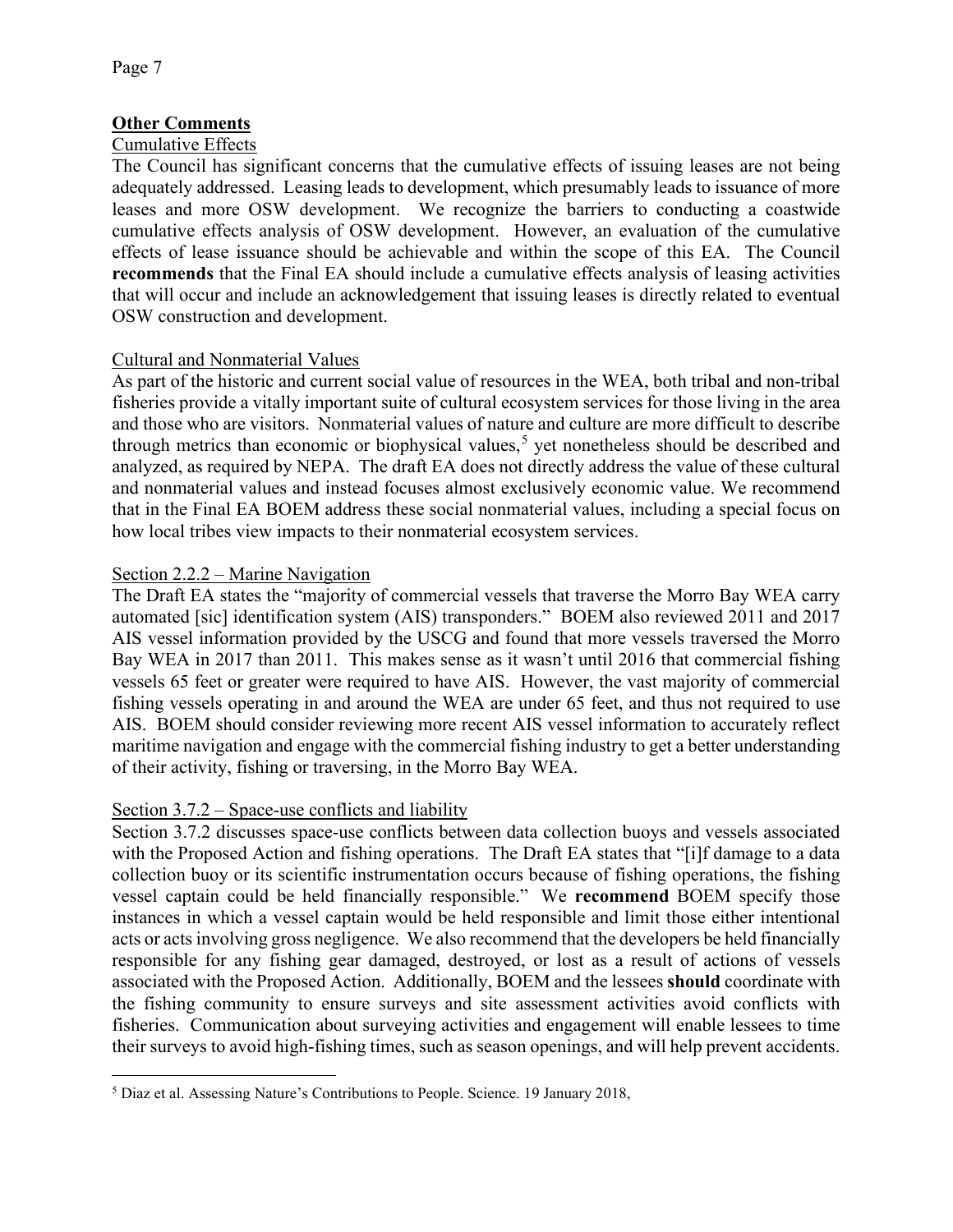# Section 2.2.3 – Offshore Infrastructure

The last bullet point references information collected through the Marine Renewable Energy Working Group. The documents contained in the link provided in the Draft EA are at least 10 years old and it appears that this group has not produced any information since then. The Council recommends that BOEM identify this data gap in the Final EA and disclose any efforts to update information pertaining to offshore infrastructure.

# Section 2.2.4.11 – Decommissioning

The Draft EA states that any anchors deployed during site assessment and site characterization activities will be left on the seafloor. We recommend lessees be required to plan for the removal of any anchoring systems, especially if there is potential they could create safety concerns for gear types which operate on or near the bottom.

# Upwelling

The Draft EA acknowledges the importance of upwelling to the productivity of the California Current Large Marine Ecosystem, an eastern boundary current system. While site assessment and site characterization activities are unlikely to impact upwelling, there is concern that wake effect from OSW farms can reduce upwelling.

- A December 2021 study<sup>[6](#page-7-0)</sup> requested by the California Ocean Protection Council evaluates potential upwelling effects resulting from the installation of wind turbines offshore of Morro Bay, Diablo Canyon, and Humboldt Call Areas. The model shows about a five percent reduction in wind speeds found in the lee of wind farms, which in this model leads to an approximately 10 to 15 percent decrease in upwelled volume transport and resulting nutrient supply to the coastal zone in the vicinity of the Morro Bay and Diablo Canyon Call Areas.
- A February 2022 study<sup>[7](#page-7-1)</sup> that analyzes the potential impact of OSW farms through decreasing sea surface wind speed on the shear forcing and its consequences for the ocean dynamics are investigated. This could inform potential impacts to upwelling, ocean stratification, and prevailing currents in the California Current.

We consider the potential impact of wind wakes on the productivity of the California Current to be a foundational issue which should be completely understood before any permits are issued, and definitely prior to issuance of a construction and operations plan. In the first part of the last century, hydroelectric energy was thought to be the answer to fulfilling our energy demands. Today, there is a push to remove dams because of the environmental harm done to those ecosystems and the iconic salmon runs all along the west coast that are in danger of extirpation.

# Section 3.5 - Protected Species.

Section 3.5 discusses several protected species. Regarding leatherback sea turtles, the Draft EA acknowledges the likelihood of occurrence; but qualifies it by stating that high numbers of such

<span id="page-7-0"></span><sup>6</sup> [https://www.opc.ca.gov/webmaster/\\_media\\_library/2022/02/C0210404\\_FinalReport\\_12312021.pdf](https://www.opc.ca.gov/webmaster/_media_library/2022/02/C0210404_FinalReport_12312021.pdf)

<span id="page-7-1"></span><sup>7</sup> [Frontiers | Emergence of Large-Scale Hydrodynamic Structures Due to Atmospheric Offshore Wind Farm Wakes |](https://www.frontiersin.org/articles/10.3389/fmars.2022.818501/full)  [Marine Science \(frontiersin.org\).](https://www.frontiersin.org/articles/10.3389/fmars.2022.818501/full) Also, a news story on the study - [Offshore wind farms reshape the North Sea](https://www.hereon.de/innovation_transfer/communication_media/news/104924/index.php.en?fbclid=IwAR1PGPxJezShcQi6lp4ueLZ2pC5fnpmLkktS1pHGlPuOnNZrZka0F2bwCjg)  [\(hereon.de\)](https://www.hereon.de/innovation_transfer/communication_media/news/104924/index.php.en?fbclid=IwAR1PGPxJezShcQi6lp4ueLZ2pC5fnpmLkktS1pHGlPuOnNZrZka0F2bwCjg)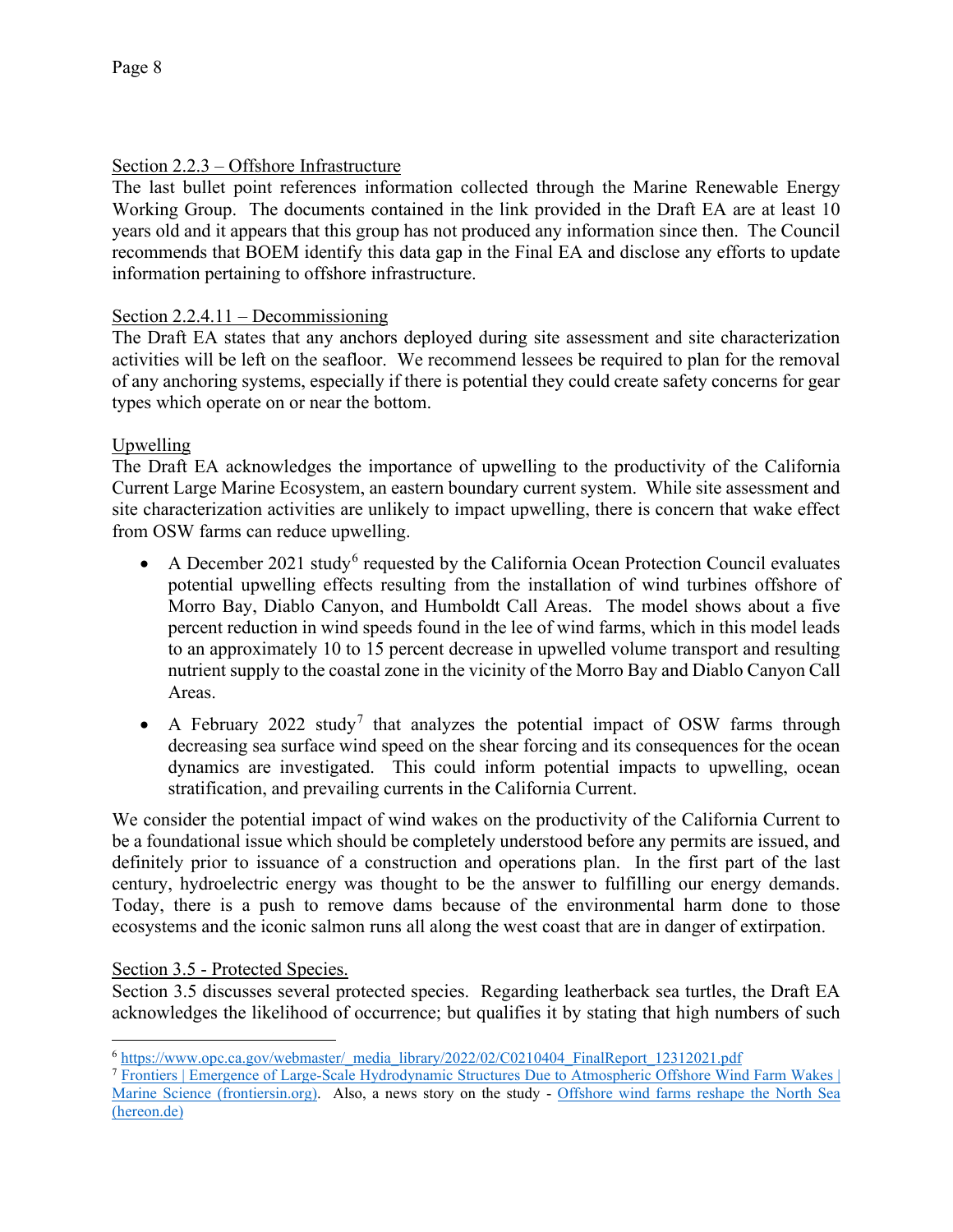occurrences are unlikely. In December of 2020, NOAA Fisheries identified leatherback sea turtles as one of nine national Species in the Spotlight<sup>[8](#page-8-0)</sup>. They noted that according to a new survey<sup>[9](#page-8-1)</sup>, leatherbacks that forage off the U.S. West Coast may go extinct within a few decades. Fisheries that operate in or near the Morro Bay WEA are managed to account for leatherback sea turtle presence and interactions. One example is the regulatory program managing California's commercial Dungeness crab fishery. If a fishery participant entangles a leatherback sea turtle, a management action is required which could result in the closure of that fishing zone<sup>10</sup>. If a leatherback sea turtle is found to be within a fishing zone, the fishery shall not open in that zone unless the Director demonstrates another management action protects leatherback sea turtles<sup>11</sup>. In October of 2021, an adult male leatherback turtle was tagged with a satellite-linked transmitter. The data provided by that individual showed that it moved very close to the Morro Bay WEA, if not within the boundary, over the following month<sup>[12](#page-8-4)</sup>. We **recommend** BOEM re-evaluate potential impacts of leatherback sea turtles acknowledging that any occurrence could have population-wide impacts and threaten the continued existence of the species. We also call to BOEM's attention a recent study that shows sea turtles can experience temporary hearing loss from an excess of underwater noise<sup>[13](#page-8-5)</sup>. Construction activities and increased vessel use, such as that expected during site assessment and site characterization activities, could generate such underwater noise.

# Section 3.8.1.1 – Economic Importance of Ocean Recreation and Tourism

Importance is more than just economics, as fisheries contribute to culture and identity as well as economies. The author of The Rise and Fall of Commercial Fishing in Morro Bay wrote, "Not only is the fishing industry of Morro Bay a powerful link to the past, but it is also an integral part of the city's identity and provides a great sense of pride for its local residents.<sup>[14](#page-8-6)</sup> We would be remiss if we didn't highlight comments made over 40 years ago during a public hearing held by the South Central Regional Coastal Commission. The following "amenities" were highlighted by the City of Morro Bay as being offered to tourists: boat builders, sport fishing accommodations, marinas, piers, commercial fishing operations, an aquarium, a museum of natural history, and 38 motels with 745 rooms to accommodate about 2,600 guests<sup>[15](#page-8-7)</sup>. The allure of the area's fishing heritage continues to be a draw for tourists to the area to watch local fishermen ply their trade and to sample their catch in the restaurants on the waterfront. We expect the activities which are economically important to the area, ingrained in the fabric of community, and integral to the area's identity will be protected and promoted.

We appreciate the opportunity to provide comments and look forward to continued engagement with BOEM on OSW energy planning. Please contact Kerry Griffin on Council staff (Kerry.griffin $(\partial \Omega)$ noaa.gov) if you have any questions.

<span id="page-8-0"></span><sup>8</sup> [Pacific Leatherback Turtles off the West Coast Disappearing, New Survey Shows | NOAA Fisheries](https://www.fisheries.noaa.gov/feature-story/pacific-leatherback-turtles-west-coast-disappearing-new-survey-shows#:%7E:text=Pacific%20leatherback%20turtles%20are%20one%20of%20nine%20national,bycatch%2C%20of%20Pacific%20leatherback%20turtles%20in%20U.S.%20fisheries.)

<span id="page-8-1"></span><sup>&</sup>lt;sup>9</sup> A long-term decline in the abundance of endangered leatherback turtles, Dermochelys coriacea, at a foraging ground [in the California Current Ecosystem -](https://www.sciencedirect.com/science/article/pii/S2351989420309124?via%3Dihub) ScienceDirect

<span id="page-8-2"></span> $10$  14 CCR §132.8(c)(1)(B)(3)

<span id="page-8-3"></span><sup>&</sup>lt;sup>11</sup> 14 CCR  $\sqrt[8]{132.8(c)(2)(B)(2)(c)}$ 

<span id="page-8-4"></span><sup>&</sup>lt;sup>12</sup> See Page 8 of Available Data for November 19 meeting of the California Dungeness Crab Fishing Gear Working Group. Available at [2021-22 Risk Assessment: Available Data \(ca.gov\)](https://nrm.dfg.ca.gov/FileHandler.ashx?DocumentID=195691&inline)

<span id="page-8-5"></span><sup>&</sup>lt;sup>13</sup> [Potential impacts of floating wind turbine technology for marine species and habitats -](https://www.sciencedirect.com/science/article/pii/S0301479722001505?via%3Dihub) ScienceDirect

<span id="page-8-6"></span><sup>&</sup>lt;sup>14</sup> Hidden History Final Project - [Copy \(historicalmorrobay.org\)](http://historicalmorrobay.org/wp-content/uploads/2019/06/Hidden-History-Final-Project-Copy-1.pdf)

<span id="page-8-7"></span> $15$  A Timeline – [Historical Society of Morro Bay \(historicalmorrobay.org\)](http://historicalmorrobay.org/a-timeline/)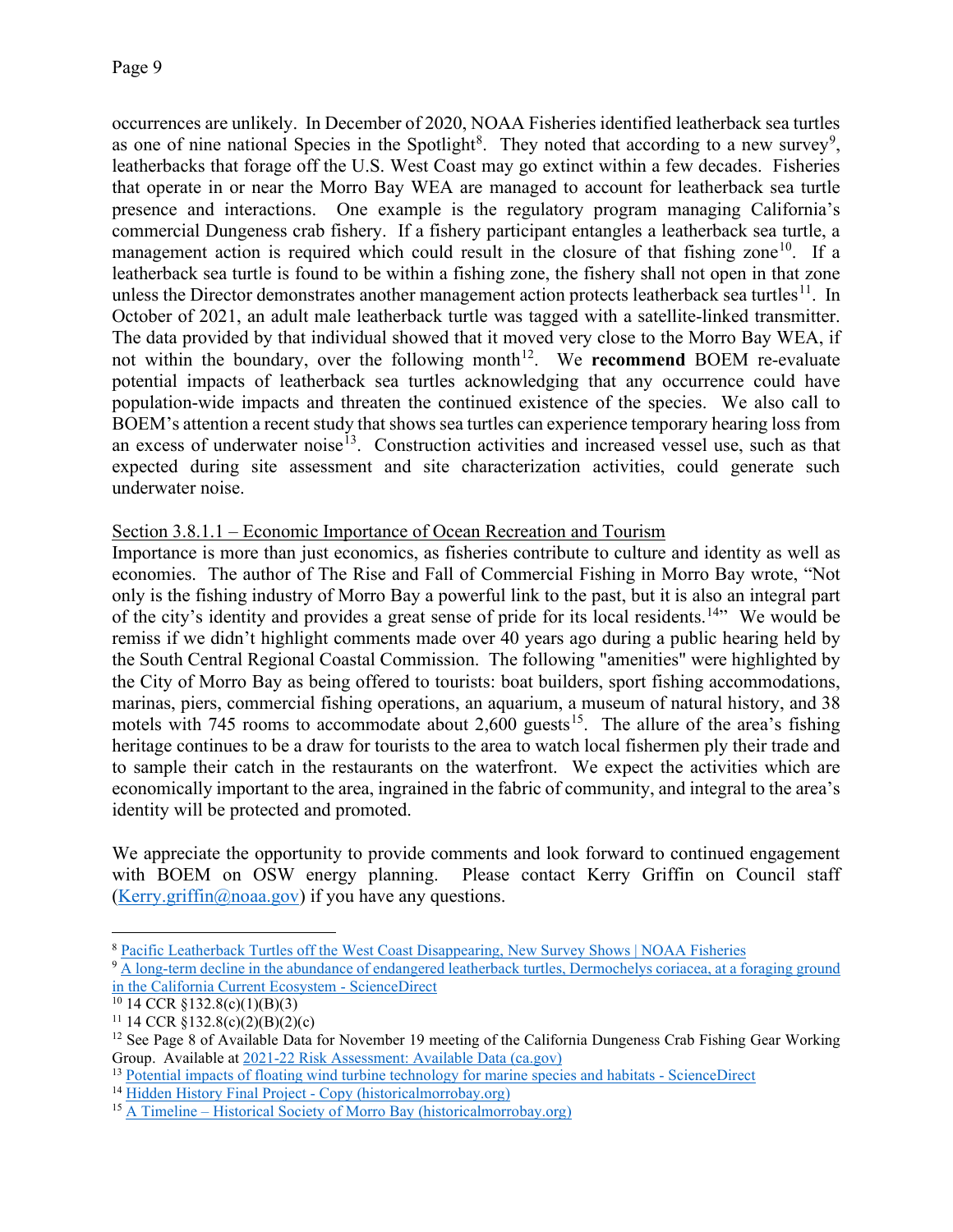Page 10

Sincerely,

Marc Hours

Marc Gorelnik, Council Chairman

KFG:ael

Enclosure: PFMC January 2022 Letter to BOEM re: Morro Bay Wind Energy Area

Cc: Council Members Mike Conroy Susan Chambers Correigh Greene Scott Heppell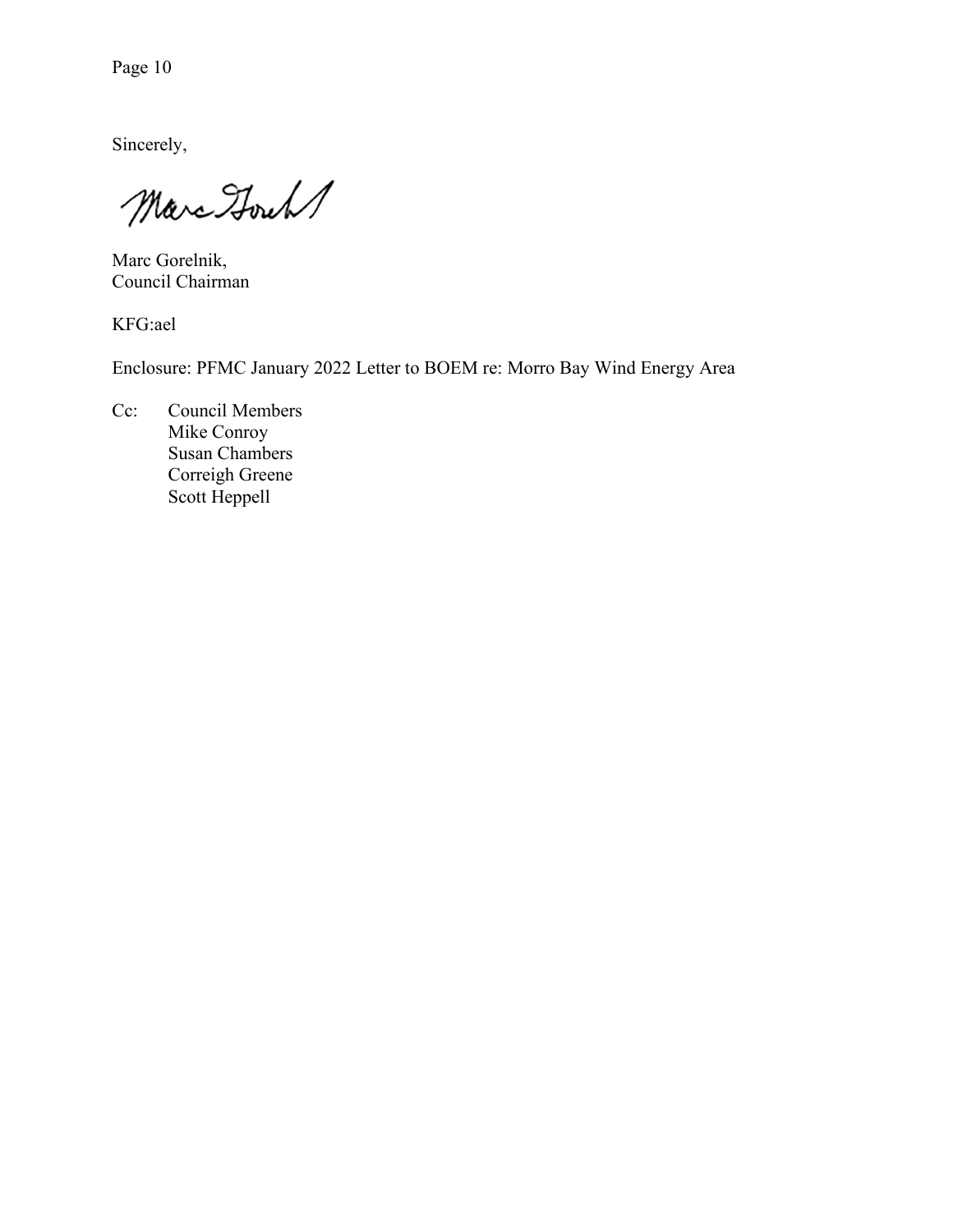# Pacific Fishery Management Council



7700 NE Ambassador Place, Suite 101 Portland, OR 97220-1384 Phone 503-820-2280 | Toll free 866-806-7204 | Fax 503-820-2299 | www.pcouncil.org Marc Gorelnik, Chair | Merrick J. Burden, Executive Director

January 11, 2022

Office of the Environment Bureau of Ocean Energy Management 760 Paseo Camarillo Camarillo, California 93010

To Whom It May Concern:

On October 19, 2018, the Bureau of Ocean Energy Management (BOEM) published in the Federal Register a Call for Information and Nominations for Commercial Leasing for Wind Power Development on the Outer Continental Shelf (OCS) Offshore California. BOEM delineated three geographically distinct Call Areas: Morro Bay and Diablo Canyon off the Central Coast, and Humboldt off the North Coast. On July 29, 2021, BOEM delineated two extensions of the Morro Bay Call Area, known as the East and West Extensions and published in the Federal Register the "Commercial Leasing for Wind Power Development on the Outer Continental Shelf (OCS) Offshore Morro Bay, California – Call for Information and Nominations". On November 12, 2021, BOEM issued a press release announcing it had designated the Morro Bay Wind Energy Area (WEA). The WEA is located approximately 20 miles offshore the central California coastline and contains approximately 240,898 acres (376 square miles).

BOEM will prepare an Environmental Assessment (EA), per the National Environmental Policy Act (NEPA), to consider potential impacts from site characterization activities (e.g., biological, archeological, geological, and geophysical surveys and core samples) and site assessment activities (e.g., installation of meteorological buoys) off central California. As part of BOEM's scoping process, the agency is seeking public comments through January 11, 2022, on what should be considered as part of the EA. In particular, BOEM is seeking input on site assessment and site characterization activities, which include a variety of scientific surveys to gather data on the environment in the WEA, as well as other uses of the OCS in the vicinity.

The Pacific Fishery Management Council (Council) is charged with sustainably managing U.S. West Coast fisheries, which includes conserving and enhancing habitats in support of sustainable fisheries and managed species. The Council develops management actions for Federal fisheries off Washington, Oregon, and California, and is required to achieve optimum yield for public trust marine resources. Optimizing the yield of our nation's fisheries requires safeguarding these resources, their habitats, and the fishing communities that rely on their harvest. The Council notes that the Outer Continental Shelf Lands Act and Magnuson-Stevens Fishery Conservation and Management Act both contain mandates to responsibly manage ocean resources.

At the outset, we appreciate that BOEM acknowledged our comment letter in response to the 2021 Call for Information and Nominations on the Morro Bay East and West Extensions. We also submitted a comment in response to the Humboldt WEA designation and many of the comments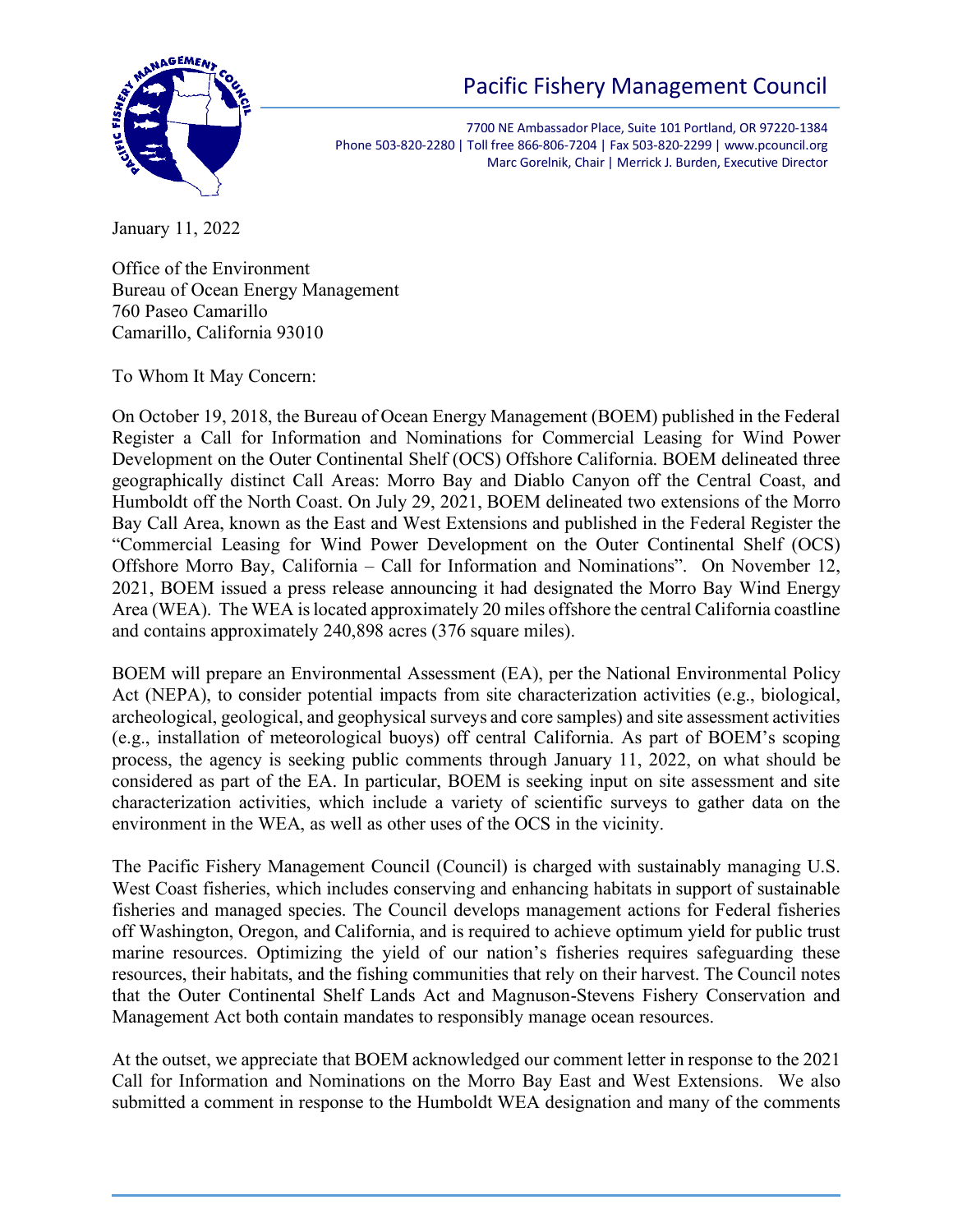raised in that letter are applicable here. Like the Humboldt Area Identification (Area ID) Memo, the Morro Bay Area ID Memo aggregates all fisheries together for discussion. For example, the sablefish fishery is prosecuted using different gear types (trawl, pot, long line, etc.); and the relative impact of the WEA may differ, based on the gear type used. The assessment of impacts should be broken out by fishery and gear type, and be done in such a way to show trends over time. To accurately reflect potential impacts, BOEM should look beyond the last decade for information regarding fisheries in the area, as the recent ten-year period has been a time of tremendous change for many West Coast fisheries and future years should be quite different from this time period. For example, Amendment 28 to our Pacific Coast Groundfish Fishery Management Plan, adopted in 2019, implemented changes to the groundfish fishery by providing increased access to productive fishing grounds where fish populations have rebounded in recent years. Incorporating fishery-data from years earlier than the recent ten-year period could be used to estimate potential impacts post-Amendment 28.

Amendment 28 also established additional protections for high valued benthic habitats, by prohibiting bottom trawling in known areas of rocky reefs, undersea canyons, and biogenic habitats. While most of the specific potential impacts to marine habitats will be considered on a project-specific basis, the potential impacts of site characterization, surveys, and transmission cables should be considered as part of the site assessment and characterization activities.

Section VI of the Morro Bay Area ID Memo<sup>[1](#page-11-0)</sup> (Memo) discusses Considerations for Area Identification. Commercial and recreational fishing are listed as one of the uses found to interact most with potential offshore development in and around Morro Bay. BOEM outlines its internal analysis on fishing activities in subsection 1 and we address some of the information below:

- While BOEM lacks the authority to prohibit fishing within wind energy areas, the United States Coast Guard (USCG) does have the authority to establish safety zones in and around offshore wind installations. In the scope of their EA, BOEM should include analysis of potential impacts to fishing access and transit resulting from exclusion from all or part of the WEA. We note that other factors may also exclude fishing vessels from wind energy installations. For example, insurance companies may exclude coverage for fishing vessels within wind farms because of impacts to vessel radar systems<sup>[2](#page-11-1)</sup> and other risk factors associated with large scale wind energy installations.
- BOEM incorrectly states that "[r]ecreational fishing is not expected to be negatively affected by offshore wind development in the Call Area because recreational fishers rarely fish in areas where water is deeper than 200 meters." Recreational fisheries for highly migratory species, such as tuna and billfish, take place in waters deeper than 200 meters and recreational fishermen and women out of Morro Bay have historic reliance on albacore tuna and more recently, bluefin tuna. This means that the recreational fishery for highly migratory species will likely be negatively impacted. These impacts will be

<span id="page-11-0"></span><sup>1</sup> [https://www.boem.gov/sites/default/files/documents/renewable-energy/state-activities/Area-ID-CA-Morro-](https://www.boem.gov/sites/default/files/documents/renewable-energy/state-activities/Area-ID-CA-Morro-Bay.pdf)[Bay.pdf](https://www.boem.gov/sites/default/files/documents/renewable-energy/state-activities/Area-ID-CA-Morro-Bay.pdf)

<span id="page-11-1"></span><sup>2</sup> [https://www.boem.gov/sites/default/files/documents/environment/Radar-Interferance-Atlantic-Offshore-](https://www.boem.gov/sites/default/files/documents/environment/Radar-Interferance-Atlantic-Offshore-Wind_0.pdf)[Wind\\_0.pdf](https://www.boem.gov/sites/default/files/documents/environment/Radar-Interferance-Atlantic-Offshore-Wind_0.pdf)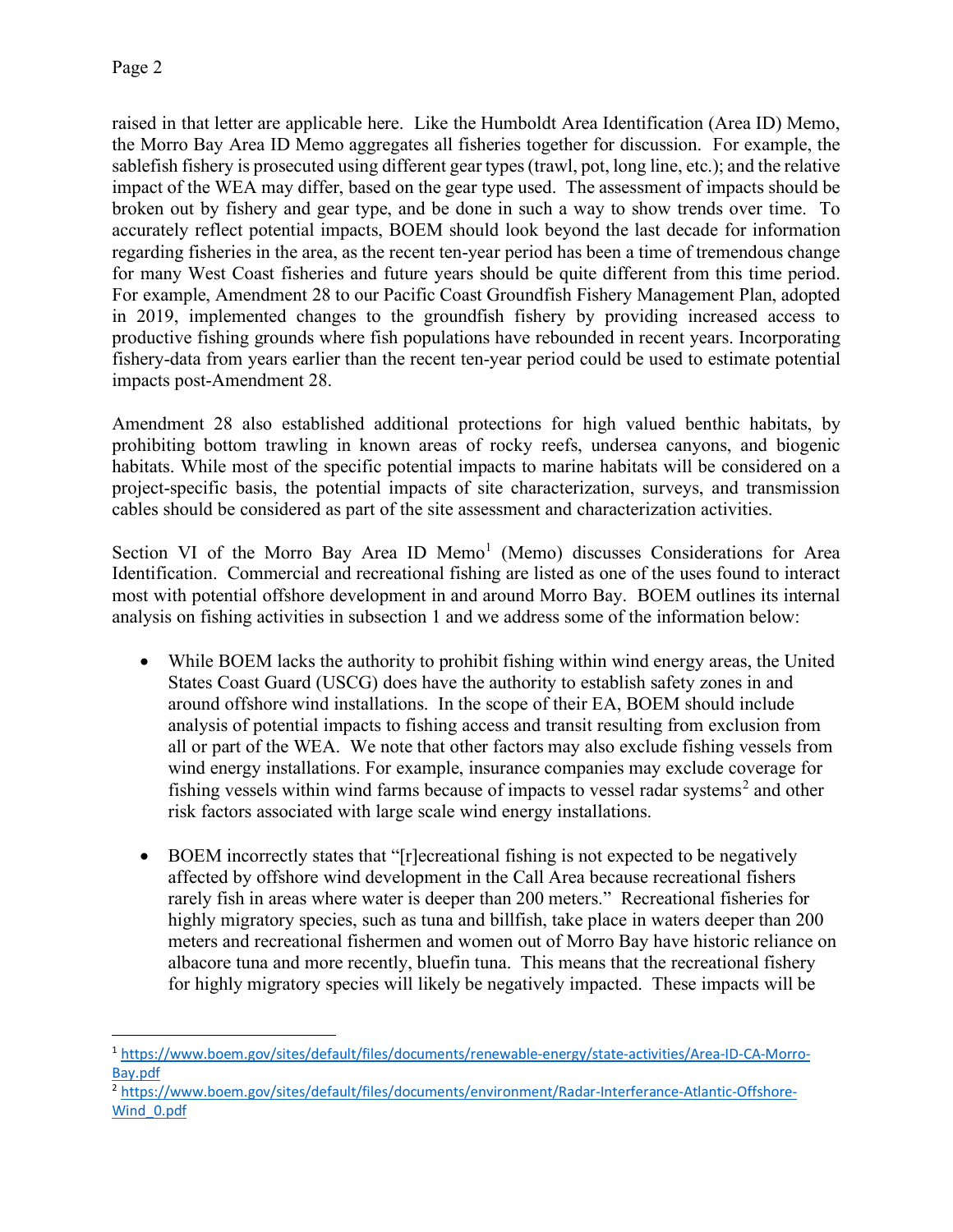- BOEM states that "currently no available information indicates unique fishing grounds within the Call Area that are either marginal or notably valuable." We question this assertion and suggest that BOEM review available data and anecdotal information that would more accurately inform whether and which fishing grounds are valuable to fishermen utilizing the area(s). For example, it could be that potentially impacted fishing grounds are extremely valuable to Morro Bay or Port San Luis harvesters.
- Providing ex-vessel revenues is useful in determining the potential economic loss to commercial harvesters; but fails to capture the true economic impact. Members of the dependent fishing community – buyers and processors, fuel docks, marine mechanics, restaurants, etc., could all be negatively impacted. As part of the planning and site characterization evaluation, potential impacts to commercial and recreational fisheries as well as associated industries should be evaluated.
- Atop page 16 the following statement is made, "Fisheries economic productivity reflects biological productivity and is highest in shallower waters near the coast, declining as depth increases." The Memo includes a reference for this claim (as footnote 34), but there is no footnote 34 in the Memo. Fisheries economic productivity is the result of many different factors that extend beyond biological productivity, such as market prices and other factors. When these other considerations are taken into account, areas near the shelf break and in the deep ocean become highly valuable in an economic sense. For example, important groundfish species such as sablefish are found along the outer shelf and slope, while highly migratory species have no economic productivity in shallower waters near the coast but are very valuable.

We also wish to address the analysis under Subsection 2 (Marine Navigation). That subsection begins with the statement that the "majority of commercial vessels that traverse the Call Area carry automated identification system (AIS) transmitters. BOEM conducted a review of 2011 and 2017 AIS vessel information provided to BOEM from the USCG." Beginning in 2016, commercial fishing vessels 65 feet or greater were required to have AIS. However, the vast majority of commercial fishing vessels operating in and around the WEA are under 65 feet, and thus not required to use AIS. BOEM should include all commercial and recreational fishing vessels in this subsection, not just those with AIS.

Finally, the Council recommends the items described in the attached table should be included in the scope of the EA. We appreciate your consideration of our comments. Please contact Kerry Griffin [\(Kerry.griffin@noaa.gov;](mailto:Kerry.griffin@noaa.gov) 503-820-2409) if you have any questions.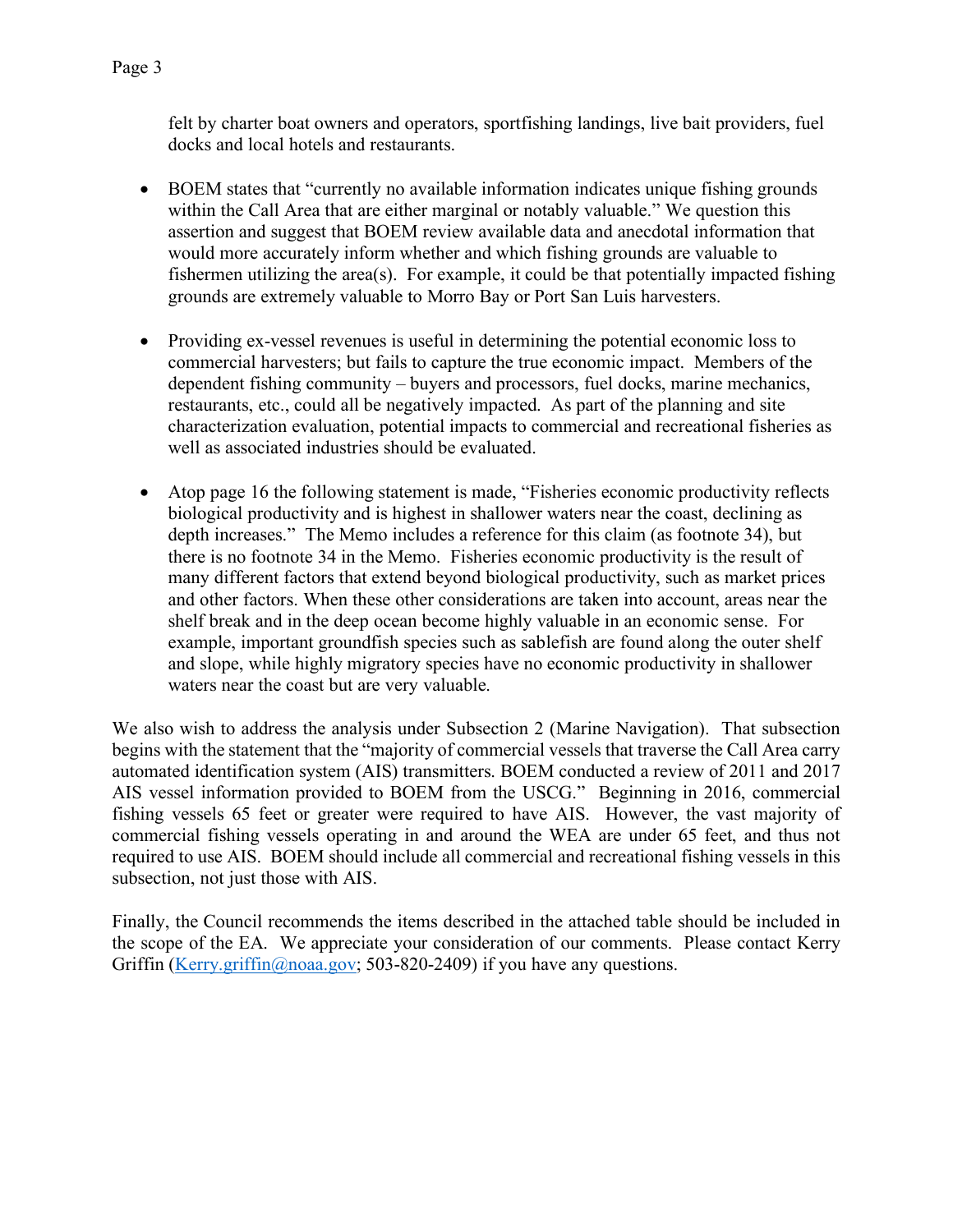Page 4

Sincerely,

 $\frac{2}{3}$ 

Merrick J. Burden Executive Director

MC:ael

Enclosure: Summary Table of Issues to Include in Scope of Environmental Assessment

Cc: Council Members Susan Chambers Mike Conroy Doug Boren Necy Sumait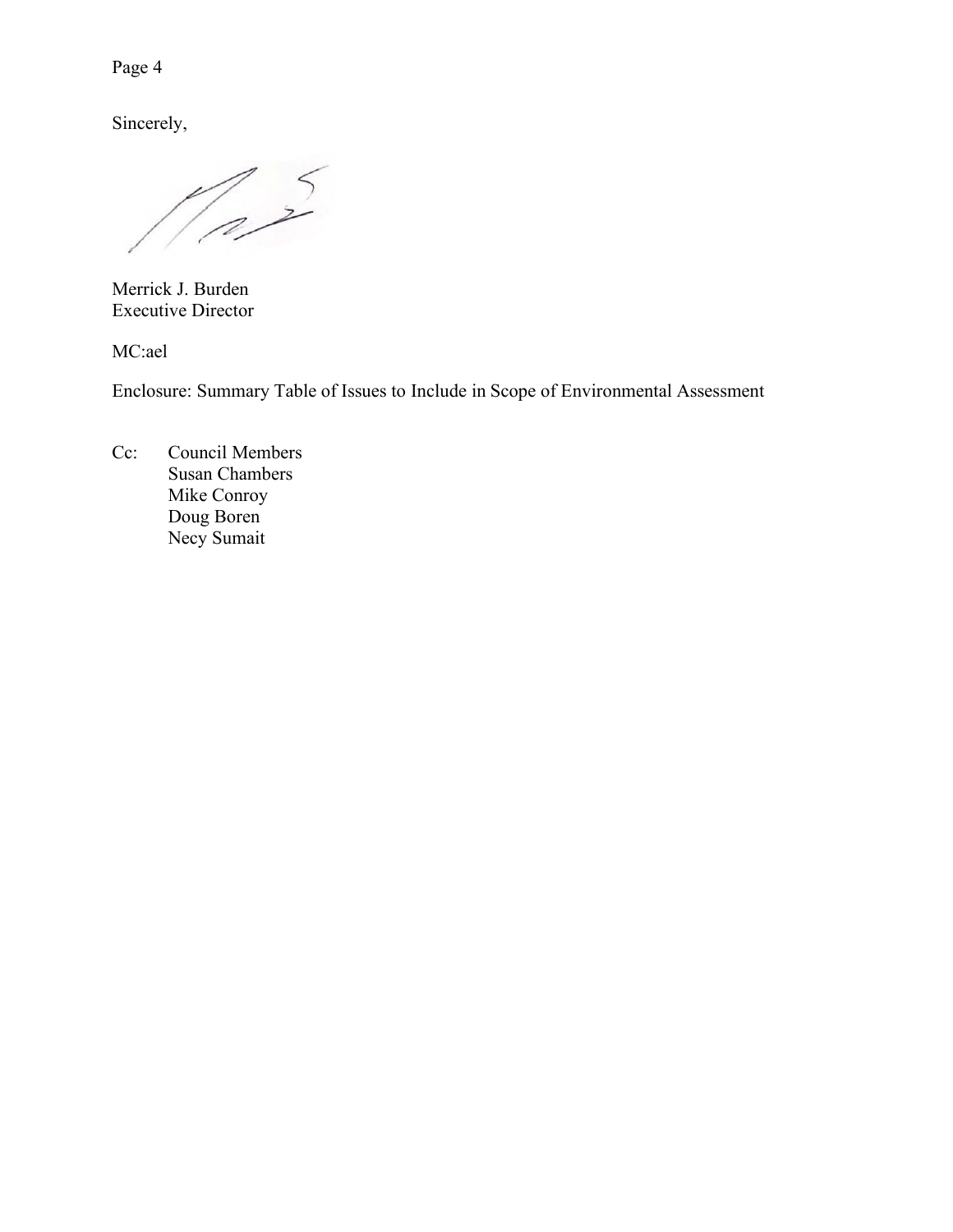# **Summary Table of Issues to Include in Scope of Environmental Assessment**

| <b>Scoping Issue</b>      | Rationale                                                                                         |
|---------------------------|---------------------------------------------------------------------------------------------------|
| <b>Benthic habitat</b>    | The WEA is located in designated essential fish habitat (EFH) for Pacific Coast groundfish,       |
|                           | coastal pelagic species, salmon, and highly migratory species, and overlaps considerably with     |
|                           | Council-designated rocky reef Habitat Areas of Particular Concern (HAPC). Additionally, the       |
|                           | West Extension is completely within the "Big Sur Coast/Port San Luis" EFH Conservation Area       |
|                           | (EFHCA), and roughly 50 percent of the original Call Area is in that EFHCA. The EFHCA             |
|                           | extends from Santa Lucia Bank to Monterey Bay Canyon and encompasses an expansive and             |
|                           | geologically complicated region of contiguous rock, mixed substrates, submarine canyons,          |
|                           | rocky banks, and steep slope terrain. As evidenced by the EFHCA and HAPC designations, this       |
|                           | region is comprised of ecologically important habitat features. By definition, the EFHCA and      |
|                           | HAPC designations convey the need for protection from human activities, including wind            |
|                           | energy installations, that can impact seafloor habitats for Council-managed species.              |
| Whale, sea                | The high use of much of the shelf and shelf break as both a foraging area and a migratory         |
| turtle, and bird          | corridor is a concern. The potential for disruption of along-shore movement especially of         |
| migrations                | seabirds and marine mammals is something with little information and reasonable potential         |
|                           | for significant impacts. Telemetry data gathered from tagged leatherback sea turtles indicate     |
|                           | they may inhabit waters within or near the WEA. The EA scope should include                       |
|                           | characterization of migration pathways and use by birds, whales, sea turtles and other            |
|                           | marine life. This should include characterization of timing windows of activities for use and     |
|                           | migration                                                                                         |
| Commercial                | Consideration should be given to commercial fishing activities as BOEM conducts site              |
| <b>Fishing Activities</b> | characterization activities. The Morro Bay Area Identification Memorandum aggregates all          |
|                           | fisheries together for discussion. For example, the sablefish fishery is prosecuted using         |
|                           | different gear types (trawl and non-trawl); and the relative impact of the WEA may differ.        |
|                           | The assessment of impacts should be broken out by fishery and be done in such a way to            |
|                           | show trends over time. To accurately reflect potential impacts, BOEM should look beyond           |
|                           | the last decade. Amendment 28 to our Groundfish Fishery Management Plan, adopted in               |
|                           | 2019, implemented changes to the groundfish fishery by providing increased access to              |
|                           | productive fishing grounds where fish populations have rebounded. Incorporating fishery-          |
|                           | data from earlier years, could be used to estimate potential impacts post-Amendment 28.           |
|                           | The California Department of Fish and Wildlife (CDFW) has preliminarily identified the            |
|                           | following primary fisheries operating Inside the WEA: groundfish, HMS sharks and tunas,           |
|                           | opah, Pacific hagfish, sablefish, Chinook salmon, and swordfish. The primary fisheries            |
|                           | operating adjacent to the WEA that could be affected by the transmission cable during             |
|                           | construction and operation: Dungeness crab, Coastal Pelagic Species, lobster, market squid,       |
|                           | nearshore elasmobranchs (e.g., angel shark), pink shrimp, rock crab, sea urchin, spot prawns,     |
|                           | surf perch, and white sea bass.                                                                   |
| Core Samples              | Cables support the Block Island OSW facility (East Coast) were originally buried at a depth of    |
|                           | 4-6 feet. Shifting sediment caused sections of the cable to become unburied and in October        |
|                           | of last year. The operator of the wind farm stated its intent to rebury the cables at a depth     |
|                           | of 25 - 50 feet. Given ocean conditions along the Central Coast of California - it is foreseeable |
|                           | that cables will need to be buried at similar depths. Any EA needs to account for core            |
|                           | samples being taken from that depth - as opposed to something shallower (i.e., five feet as       |
|                           | the original Block Island cables - and the proposed burial depth for the Vandenberg projects)     |